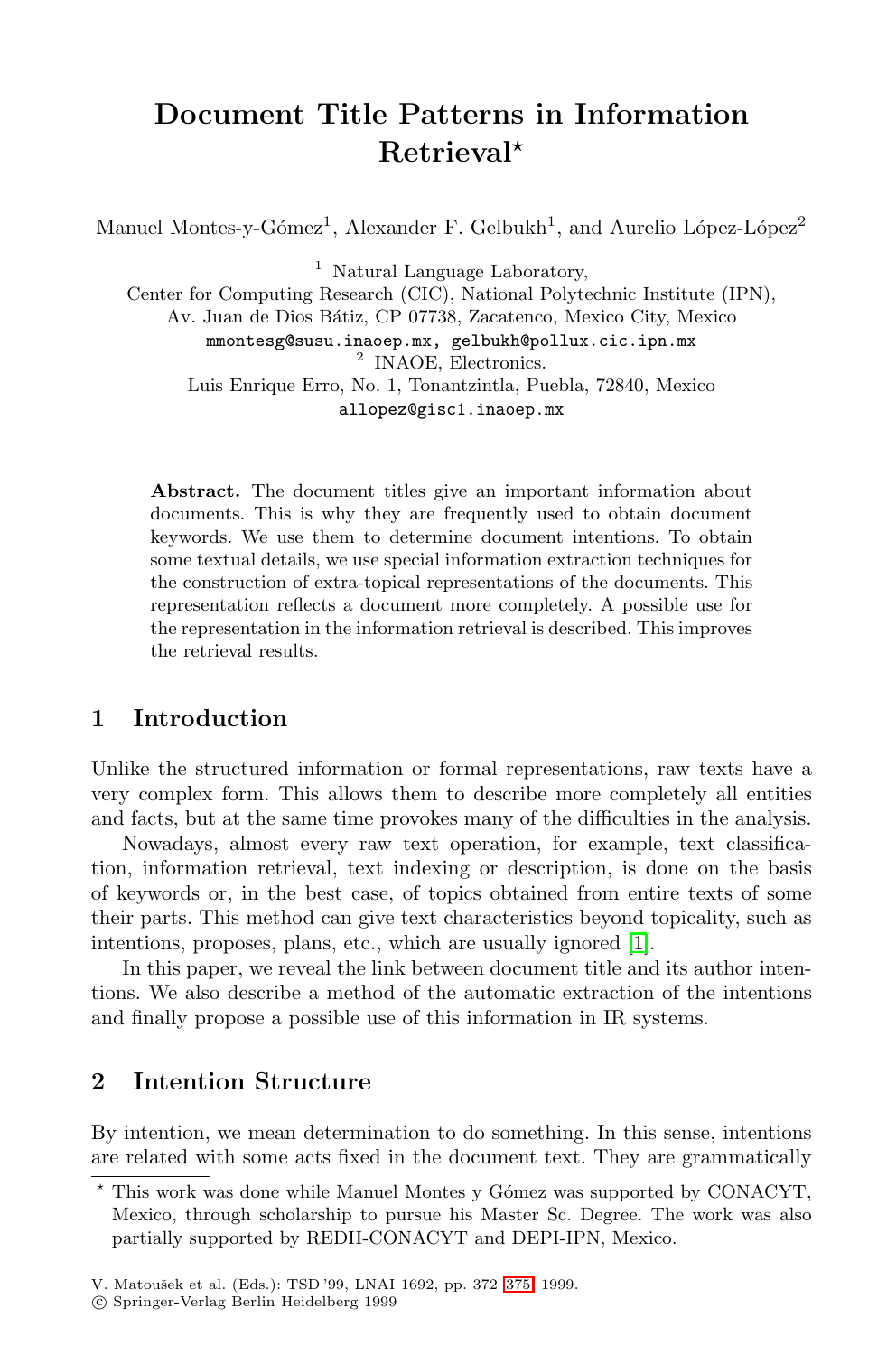associated with some verbs having the main topic of the document as their subjects, such as introduce, describe or propose.

On the basis of these features, the task of determining document intentions consists of finding verbs which actions are performed by the document. For instance, the intention of some document is to describe something if there is some evidence in the document body that relate the document with the action to describe.

With this approach, the extraction of the document intention it is not simple. Intentions are more than mere actions reflected, they additionally include an object of the action and sometimes more pieces of related information. For instance, it is not sufficient to say that the intention of some document is to describe. It is also necessary to indicate what is to be described (the object), as well as how, when, or why this action is done.

# **3 Title Patterns**

A title is the part of the document most heavily used for such tasks as indexing and classification. Just this prompts us to use titles for extraction of the intentions. We can note the following facts about the relation between titles and intentions [\[4\]](#page-3-0):

- **–** Intentions are associated with a noun pattern:
	- **–** A noun is followed by a preposition of or to in the beginning of the title (An Introduction to a Machine-Independent Data Division)
	- **–** A substantive coordinated group is followed by a preposition of or to (Implementation, evaluation, and refinement of manual SDI service)
	- **–** The case is similar to the previous, but with a dash instead of conjunction  $(Computer simulation - discussion of the technique...)$
- **–** Intentions are related to some gerund patterns:
	- **–** The gerund is at the beginning of the title (Proving theorems by recognition)
	- **–** The sequence adjective gerund starts the title (Automatic indexing and generation of classification systems)
	- **–** Prepositional group with gerund is anywhere except at the end (A language for modeling and simulating dynamic systems)

# **4 Intention Extraction Method**

The system of intention extraction developed by us follows a information extraction scheme [\[2\]](#page-3-0). It contains a tagger, a filtering component, a parser, and a module of generation of the output data. As an example, let us process the title Algebraic Formulation of Flow Diagrams. First, each word is supplied with a syntactic-role tag<sup>1</sup>:

 $1$  The Tagger we are using is based on the Penn Treebank Tagset.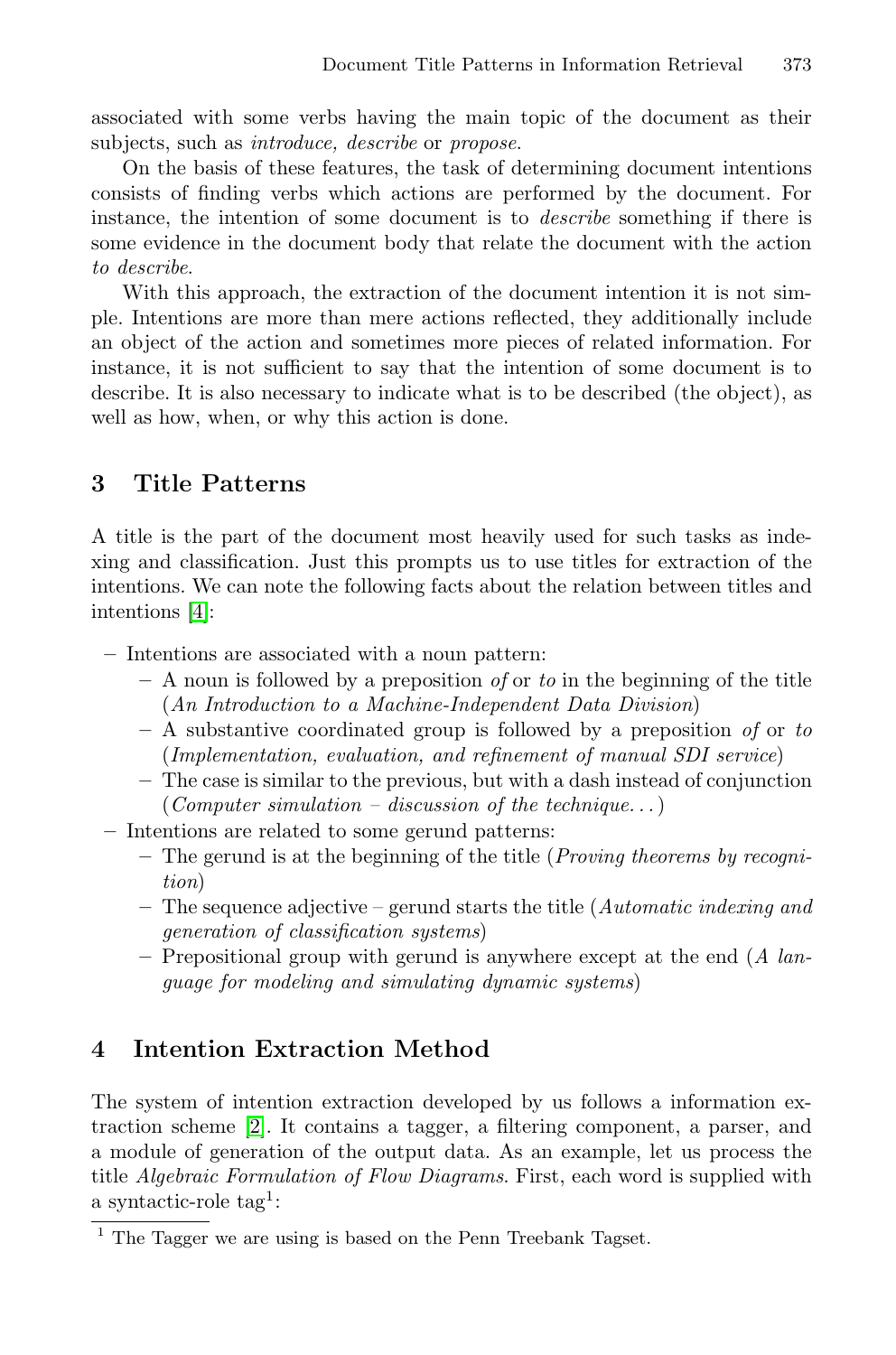$Algebraic|JJ$  formulation $|NN$  of  $|IN$  flow $|NN$  diagrams $|NNS|$ 

The next component selects only the titles containing some information about intentions. This filtering is based on the patterns previously described. Then the chosen titles are parsed and their structured representation<sup>2</sup> is formed  $[5]$ :

 $[lnp, ln, [formulation, sal], [adi, [algebraic]],$  $[of, [np, [n, [diagram, pl]], [n\_pos, [np, [n, [flow, sg]]]]]]],'.']$ 

This representation is entered to the last component, i.e., the output generator, where the structured representation is transformed into a semantic representation of the document (a conceptual graph) [\[3\]](#page-3-0):

 $[formulate] > (manr) > [algebraically]$  $[\textbf{formulate}] > (obj) > [flow-diagram, \{ * \}]$ 

## **5 Experimental Results**

Our system was tested on a collection of 4663 documents. Manual evaluations gave 802 useful documents (17.2 % of their total number), while our system 738 (15.7 %). The low percentage of the documents that can be processed by our method does not mean its low usefulness. The described method of intention extraction from titles is to be used together with our method of intention extraction from abstracts [\[1,4\]](#page-3-0). As it is shown below, the two methods work on nearly complementary distributed sets of documents and together cover up to 90 % of the collection.

Analyzing only those documents from the collection that have abstracts (normal situation), we obtained the following results:

|                                    |      | Number Procents |
|------------------------------------|------|-----------------|
| Documents with abstract            | 1587 | $100\%$         |
| Documents with graph from abstract | 1207 | 76 %            |
| Documents with graph from title    | -301 | $19\%$          |
| Documents with at least one graph  | 1438 | $90\%$          |
|                                    |      |                 |

**Table 1.** Abstracts and Titles

Thus, for collections of documents with abstracts, the percentage of documents that are assigned at least one conceptual graph is close to 90 %, being sufficient for any retrieval application.

<sup>2</sup> The parser we are using was created in the New York University by Tomek Strzalkowski. It is based on "The Linguist String Project (LSP) Grammar" designed by Naomi Sager.